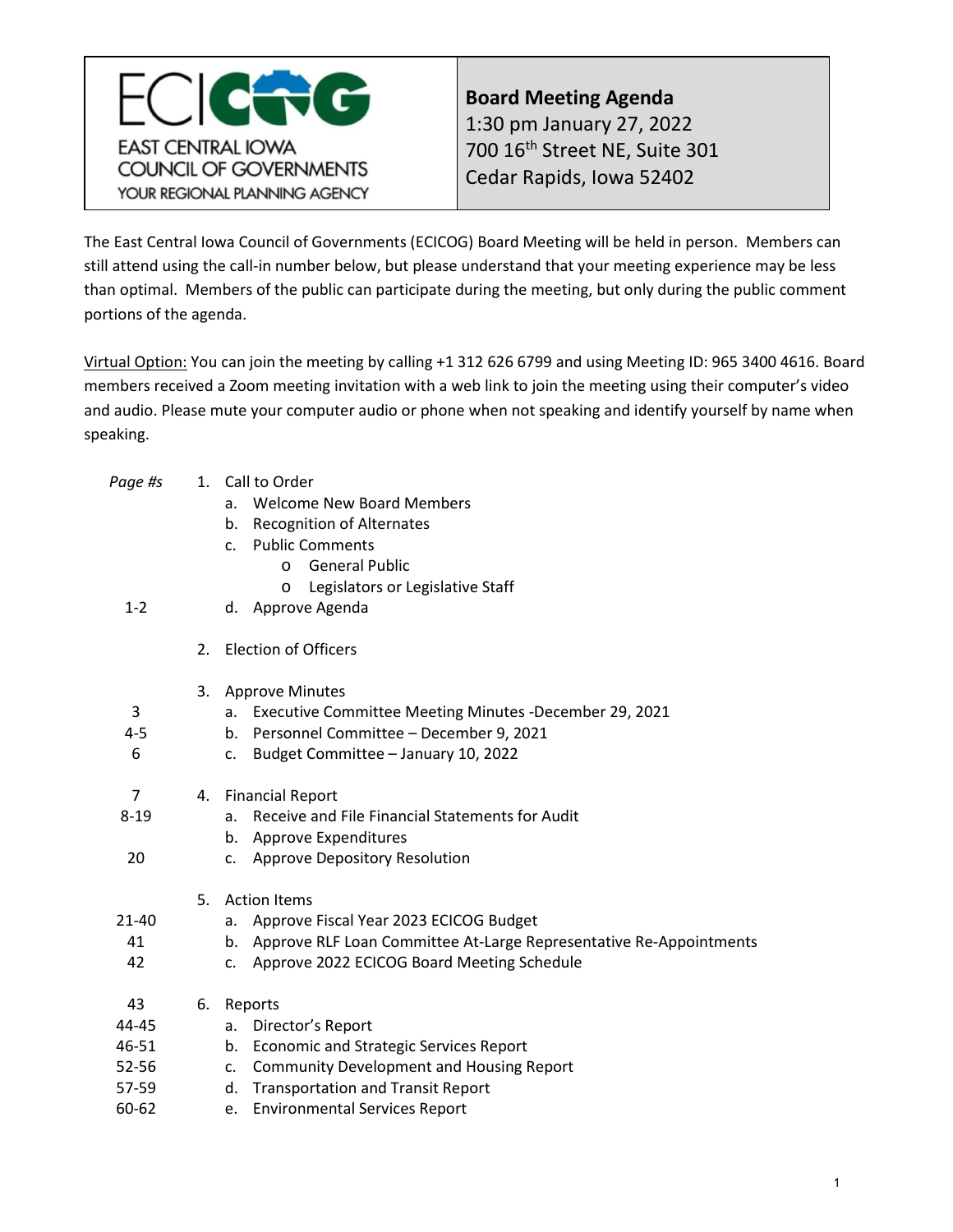- 63 7. Discussion/Presentations
	- a. Presentation CorridorRides Update
	- b. Annual Report
	- c. ECICOG Committee Assignments
	- d. Board Member Updates
	- 8. Adjourn Next Meeting: February 24, 2022

*A new board member orientation will be held on February 24, 2022 immediately following the board meeting. Everyone is welcome to attend.*